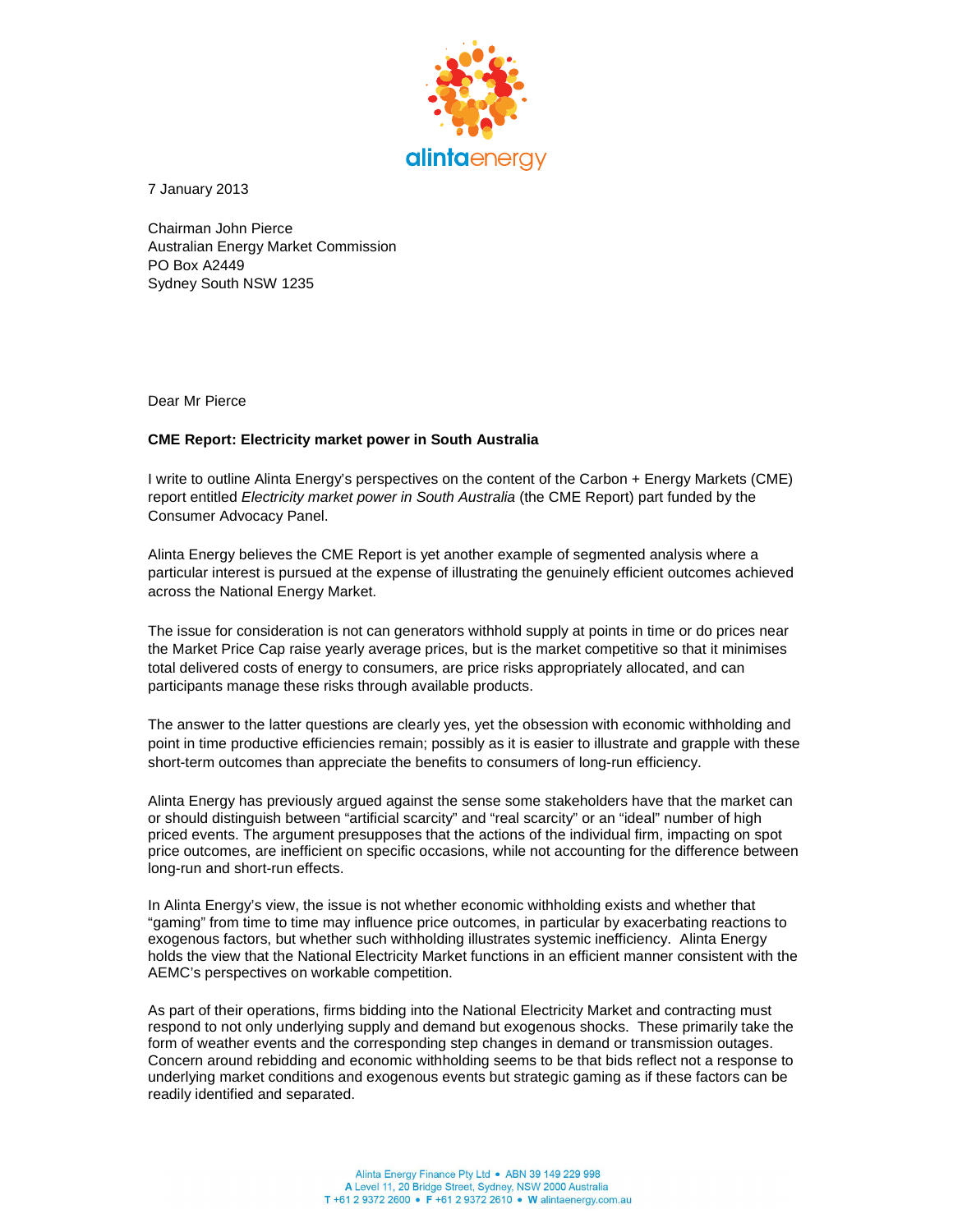

Alinta Energy is certain that bidding around demand shocks and similar factors ultimately lead to the efficient management of those factors. In other words, outcomes across a period affected by an exogenous factor (i.e. a hot afternoon or series of days) manage consumption and supply efficiently in the context of the markets design (i.e. by making supply available to meet demand under the prevailing market conditions).

For economic withholding to have relevance within the existing debate a generators ability to game could only arise if its response to an exogenous shock, primarily a demand shock, did not give rise to any counter bids or actions outside the spot market (i.e. buy buying contracts, selling caps, curtailing load or selling demand-side response) which mute the impact of that gaming for the duration of that shock, for future events or over the long-run.

Furthermore, over the longer term, sufficient barriers to entry would need to exist to impede a competitor entering the market to respond to exogenous factors and general price spikes which form valid market signals or a consumer would need to be prevented from responding where they are directly exposed to those price events. In other words, unless a generator can hold the market to ransom for an extended period than transitory market power is of limited consequence in the long run.

## **Perspectives on the CME Report analysis**

Alinta Energy does not support the conclusions of the CME Report and notes a number of issues with the analysis.

The assertion that market power is a measure of unused capacity is novel but is unlikely to be a valid measure of market power. The paper is thus an entirely conceptual piece that while interesting, can only infer issues based on the premises of CME and does not provide any authoritative conclusions on market outcomes or the issue of market power. Alinta Energy contends the work undertaken by the AEMC is more useful in this context.

It is unclear how CME has derived its data on capacity given there is often a noted difference between nameplate capacity, available capacity and used capacity with each subject to change due to re-registration, maintenance, fuel supply and otherwise.

For instance, high temperatures are instances when plant like Alinta Energy's Northern Power Stations are most at risk of trips (when demand and temperatures are in the mid-30s in South Australia they are often in the mid-to-high 40's in Port Augusta where staff are physically working at the power plant). This creates an incentive for economic (don't want to trip plant and lose future revenues and be exposed to high prices) and safety reasons (hot plant can't be easily repaired) not to push the plant to maximum capacity.

The CME Report fails to reflect the actuality that generators seek to maximise the value of trade to cover short-run and long-run costs and do this through both spot and contract market exposure, and additionally in the context of evolving outcomes for fuel in the gas and other markets.

The CME Report is one-sided in its analysis and fails to note the impact of negative price events of which there have been around 500 since 1 January 2006, the impact of an absence of transmission rights which reduces the incentives to contract, power system reliability and its impact on contracting for large plant, the role generators play in pushing down prices to match contract positions (i.e. high price incentives are matched by low price incentives depending on individual generator contract positions), the impact of drought, and the decisions of some major users.

The CME Report is also hampered by its ability to understand the use of settlement residues to manage spot risk by market participants in South Australia, and the use of forward contracts in other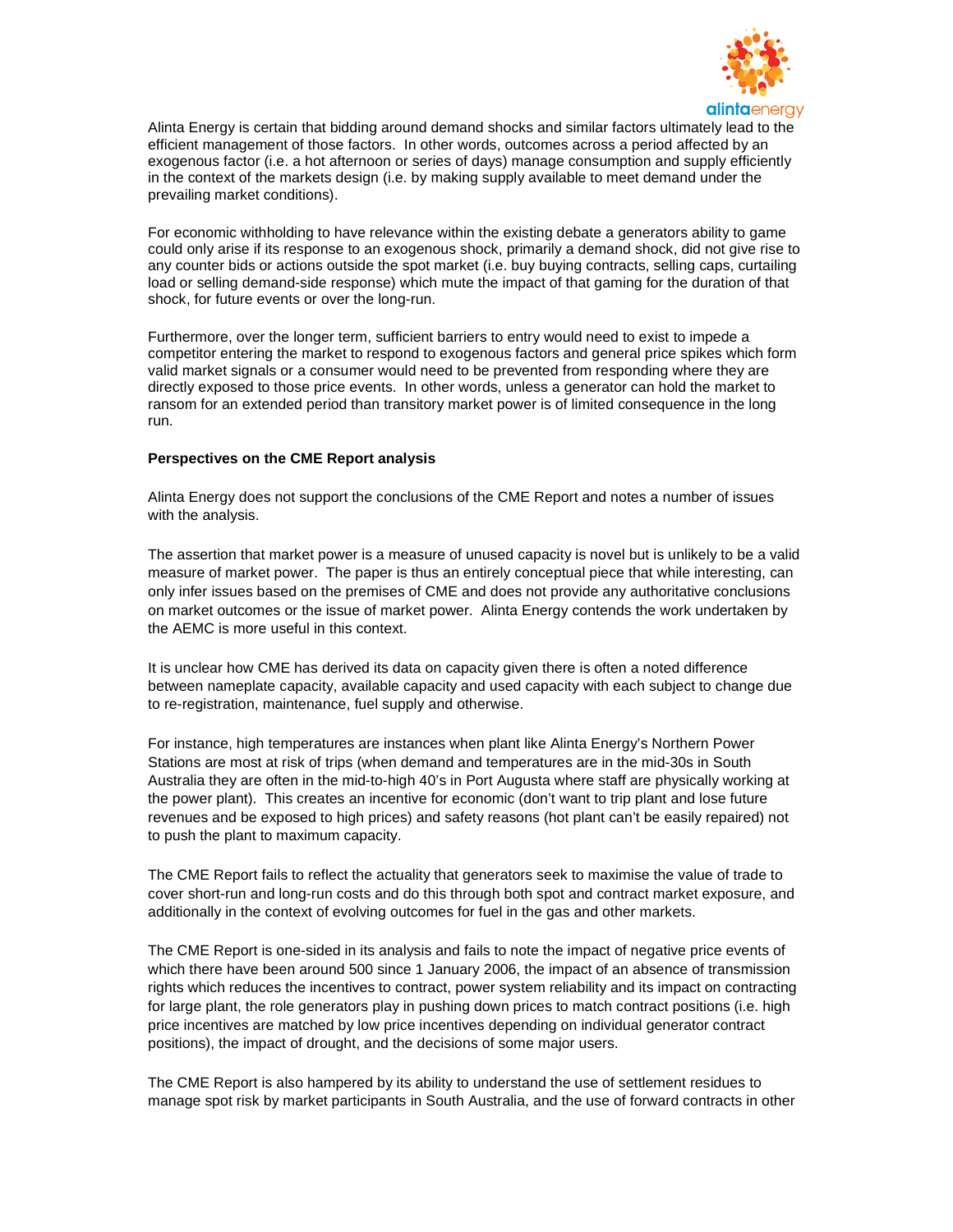

regions, in particular Victoria which is closely aligned with South Australia, in place of South Australian forwards.

Likewise, the use of weather insurances and other instruments by both load and generation present other ways to manage spot market risk that cannot be captured in the CME analysis.

The CME Report does not address the role of high prices in recovering large capacity costs or in providing signals of market entry to generators and retailers.

- High spot market and/or contract market prices provide an incentive for additional generation build or additional contract offerings by generators both in the South Australian region or from other regions as well as financial intermediaries.
- High retail prices provide a driver for additional retail entry to take profits from incumbent retailers should enough headroom be available to allow for competition.

The CME Report also infers that prices were at appropriate levels before the 0.4% of the time when "extreme prices" were recorded and that prices are again appropriate in 2012 as they are lower; however, Alinta Energy contends that prices in South Australia in both the spot and contract markets have been insufficient on many occasions over a sustained period and Alinta Energy's recent shutdown of the entire Augusta Power Stations facility (Northern 1 and 2, and Playford B) is more indicative of market outcomes than the propositions in the CME Report relating to 72 specific settlement periods.

This relates to the concept of spare capacity also. Playford B Power Station is currently not available for generation but can be brought back to service within a defined timeframe should the market evolve accordingly or low reserve conditions eventuate. However, this requires a change in prices greater than a 30-minute settlement period at the Market Price Cap as the costs of having a plant in service are significant.

This suggests, as does most of the report, that average prices undervalue the costs of maintaining a generator or generation portfolio. This is consistent with the financial outcomes of many generators over the history of the National Electricity Market

The CME Report also fails to note that given the lumpy nature of generation investment that the market is always likely to be characterised by a oversupply or an undersupply of generation assets at any point in time which means the market may operate above or below long-run marginal costs for an extended period and that would be efficient (in the absence of external interventions, not because of such interventions). This would not be the case if generation assets were perfectly divisible.

Hence, it is probable that in the absence of exogenous factors that drive prices higher than underlying demand either at a point in time or generally, the current overhang in supply may continue to suppress prices in the near term.

The CME Report is balanced on a number of assertions and hypotheticals and is couched in unproductive language. The characterisation of prices approaching the Market Price Cap as extreme is emotive at best. The Market Price Cap is a known to all participants including load that choses not to contract and is a credible market outcome especially during hot high demand days in South Australia. Likewise, conclusions on individual generators profitability need to be assessed in the context of the entire life of that asset and within the context of the portfolio of assets.

The CME Report notes large percentage increases in average prices as some sort of evidence that high priced settlement periods are problematic, as if this is not part of the markets' design. Ironically,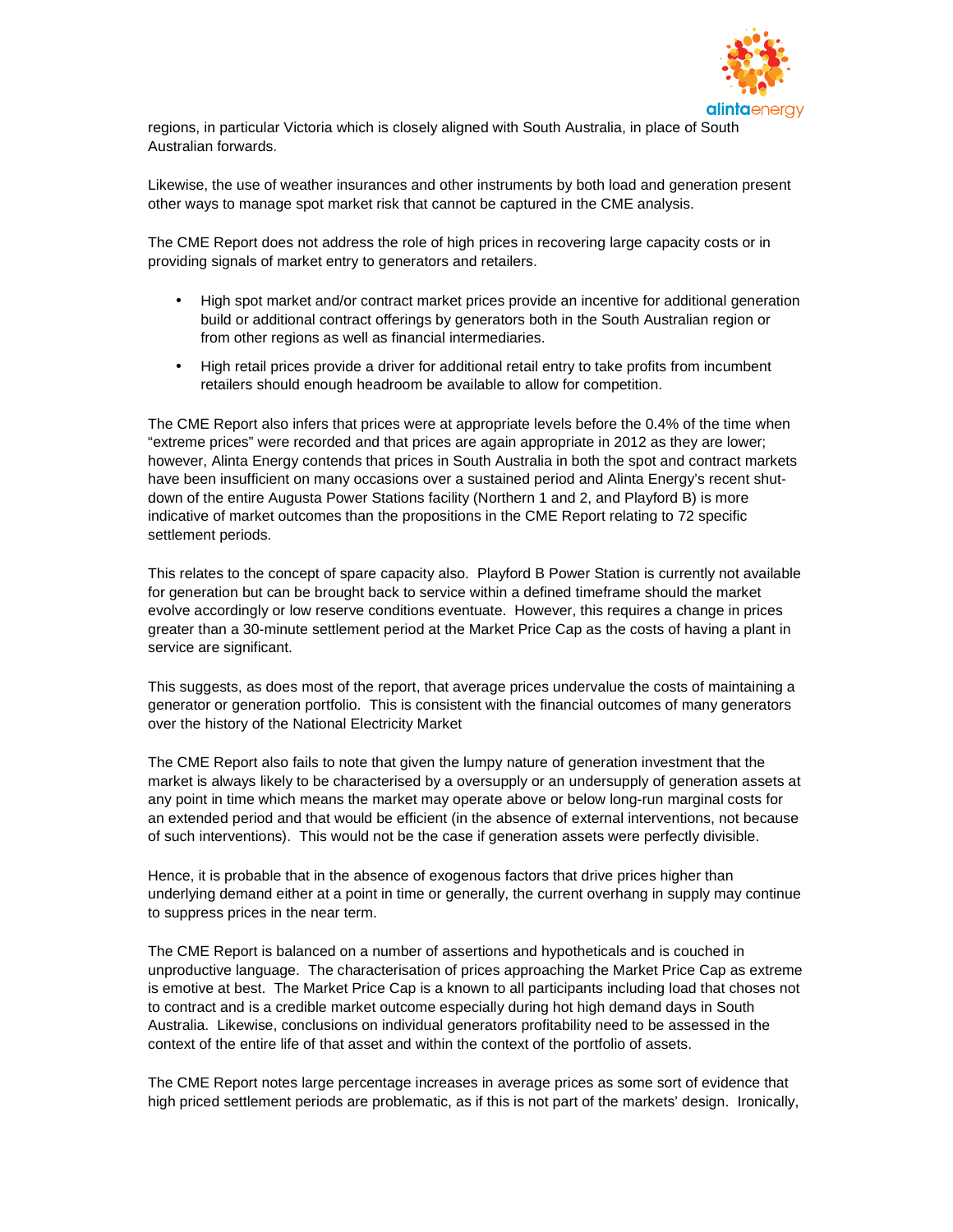

the CME Report then proposes capacity payments as one possible solution to high priced events without noting that these high priced events would need to be factored into capacity charges. Alinta Energy's experience in capacity markets suggest that they introduce an additional range of complications that the National Electricity Market has done well to avoid.

The CME Report concludes that contract prices can predict spot prices. This is a mischaracterisation in Alinta Energy's view. The contract market provides an appropriate mechanism for managing spot market risk given that the contract market forward curve is the best interpretation of the markets view on spot price outcomes; however, it is also affected by its own dynamics.

Nevertheless, the CME Report fails to note that for this reason it would be foolish for large load or generators to completely expose themselves to spot as benign price outcomes will not be sustained and volatility is an efficient feature of the market design.

The CME Report inadvertently illustrates that there are multiple drivers for new supply in the market and that the market has effectively delivered new supply as generation continues to grow in excess of demand and hence there is a surplus of supply over demand in both average and peak that has resulted in declining average prices and limits the exercise of (transitory) market power in any case.

Alinta Energy notes that market price signals are but one incentive to increase generation supply another is the management of a retail book. Interestingly, a lower price cap could arguably reduce the incentive to increase supply especially for gas fired turbines that recover cost through peak prices and sale of market caps. Any discussion around the Market Price Cap should be considering why generation investment is valued below transmission investment as the Market Price Cap is significantly below the Value of Customer Reliability but privately funded generation is a substitute for transmission in many instances.

The CME Report demonstrates that there are no enduring instances of market power in the National Electricity Market –

- recent price outcomes do not reflect the contested concerns expressed in the CME Report for the 2008 to 2011 period;
- the apparent exercise of market power was not consistent with a pattern of behaviour by one generator but by different generators at differing points of time; and
- excluding instances of high priced events, which are very rare according the CME Report at 0.4% of the year, average prices are similar across regions that have similar generation profiles i.e. Tasmania was the sole outlier.

Nevertheless, the sometimes popular constraint on vertical integration is cited as a possible remedy. Alinta Energy notes that its entry into the South Australian and Victoria retail markets is on the back of its South Australian generation assets. Vertical integration is not a problem where there exists a number of competitors who are competing for market share.

## **CME Report in context**

The CME report deals with many of the issues raised during the assessment of the National Electricity Amendment (Generator Market Power in the NEM) Rule 2011 proposal generated by the Major Energy Users. Unfortunately, the CME Report fails to draw upon much of that analysis including the AEMC conclusions that:

Based on the AEMC's analysis, consultant analysis and stakeholder feedback to the consultation paper, directions paper, public forum and technical paper, there is insufficient